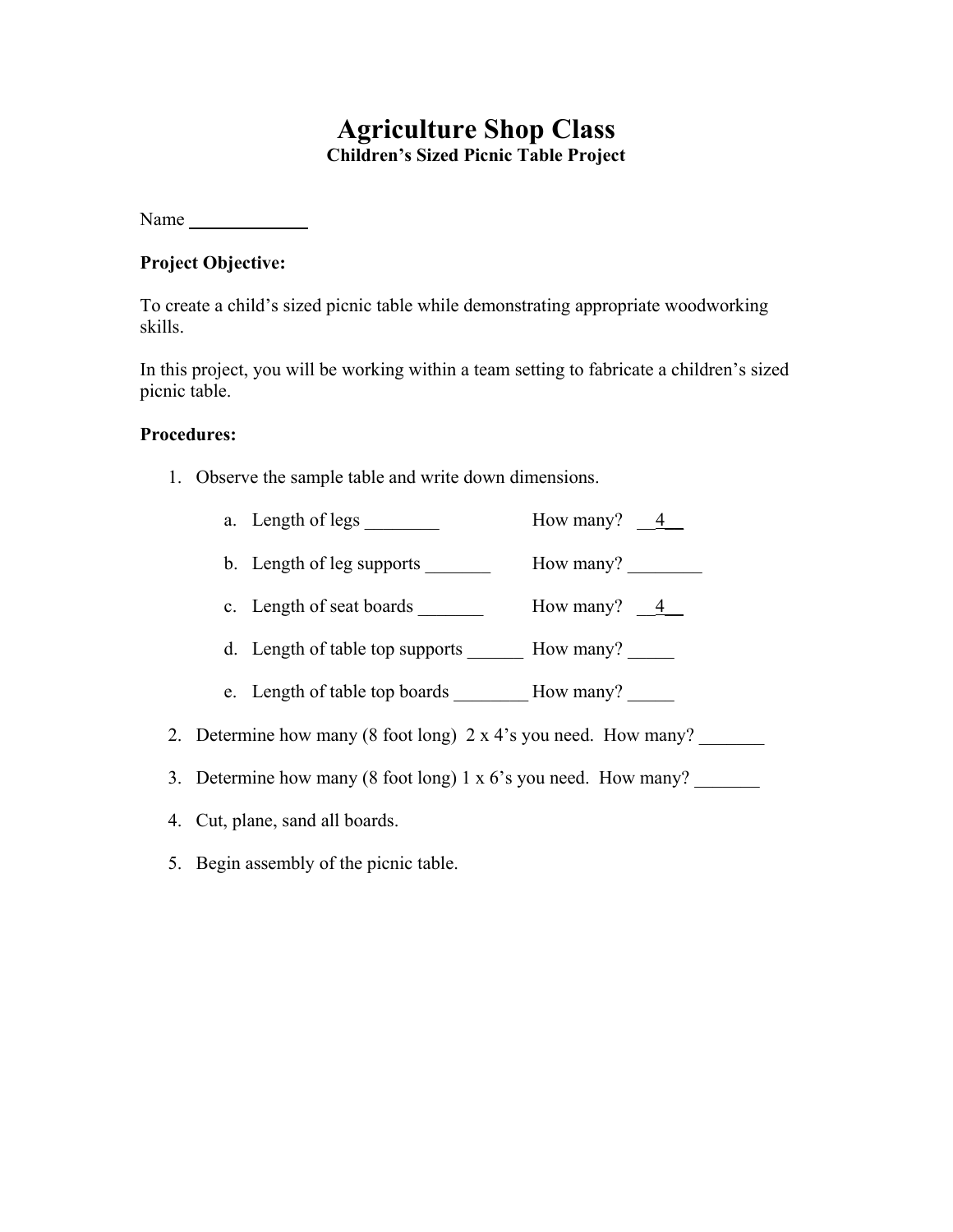### **Roland-Story Agriculture Education Agriculture Shop Class Picnic Table Project**

| <b>Evaluation</b><br>Criteria | 4-Excellent                                    | 3-Above<br>Average                               | $2 - Average$                            | 1-Below<br>Average                           |
|-------------------------------|------------------------------------------------|--------------------------------------------------|------------------------------------------|----------------------------------------------|
| Length                        | Correct length                                 | $\frac{1}{4}$ to 1/8 inch off                    | $\frac{1}{2}$ to $\frac{1}{4}$ inch off  | More than $\frac{1}{2}$<br>inch off          |
| Width                         | Correct width                                  | $\frac{1}{4}$ to 1/8 inch off                    | $\frac{1}{2}$ to $\frac{1}{4}$ inch off  | More than $\frac{1}{2}$<br>inch off          |
| Finish                        | Very smooth and<br>free of defects             | Smooth with<br>some defects                      | Rough with<br>defects                    | Rough with splits                            |
| Final finish                  | Evenly sanded<br>after screws were<br>attached | Slightly uneven<br>after screws were<br>attached | Uneven after<br>screws were<br>attached  | Uneven and<br>rough after<br>screws attached |
| Drilling                      | Centered with no<br>splits                     | Centered with<br>less than 2 splits              | 3 to 5 splits                            | More than 5<br>splits                        |
| Safety<br>demonstrated        | Wore safety<br>glasses                         |                                                  |                                          | Didn't wear<br>safety glasses                |
| Overall final<br>finish       | Sits level, no<br>wobbles                      | Sits level with<br>minimal wobble                | Sits uneven and<br>has minimal<br>wobble | Sits uneven and<br>wobbles                   |